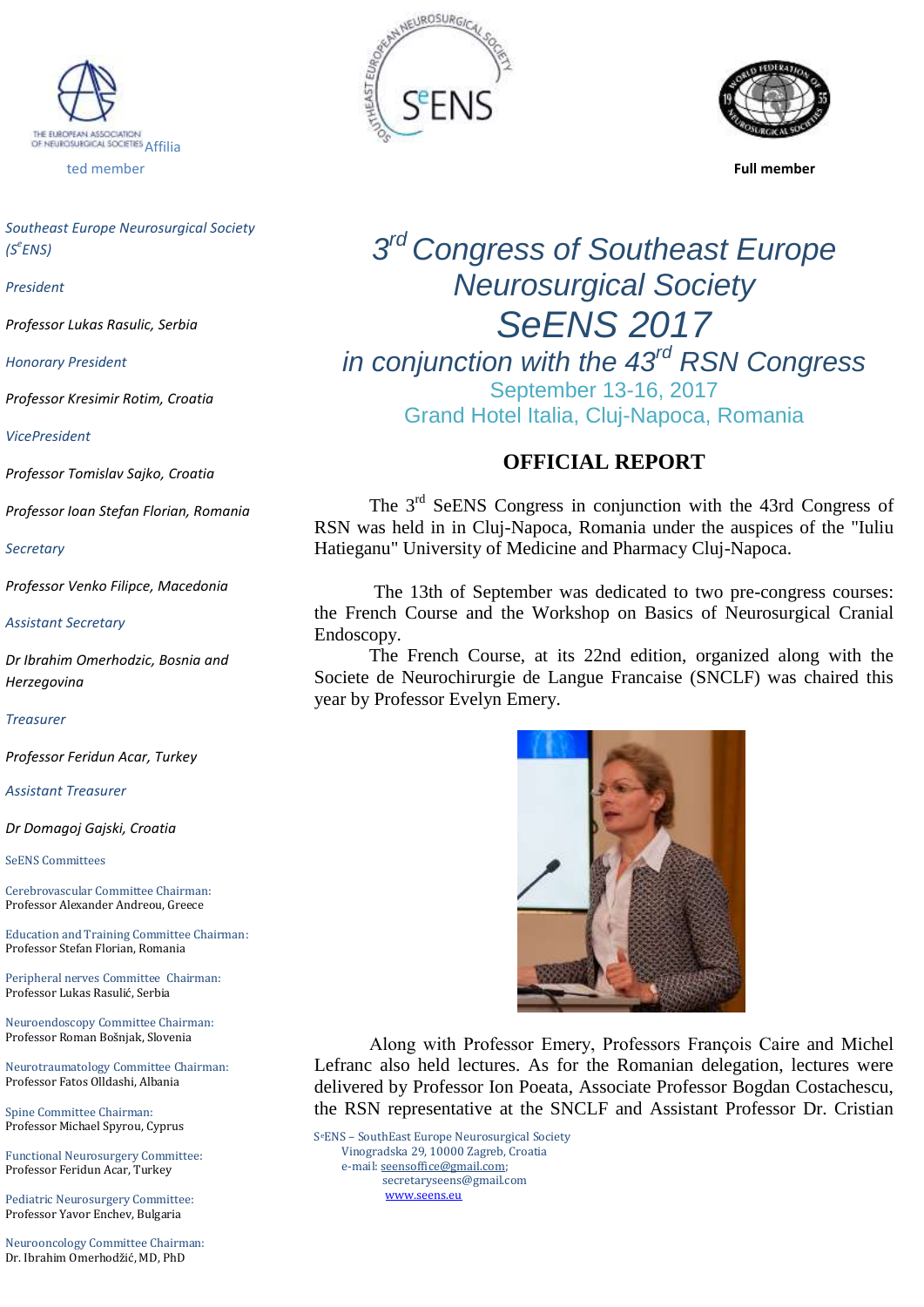

Abrudan, from Cluj-Napoca, Romania. This year's course theme was The Cranio-Cerebral Traumatology and benefited from the participation of 170 registered residents and students.

At the Endoscopy Precongress Workshop, organized at the Center for Practical Skills and Simulation in Medicine of the "Iuliu Hatieganu" University of Medicine and Pharmacy Cluj-Napoca, with the support of the Storz Company, which offered 4 Capabianca kits for endonasal endoscopic surgery and 2 Lotta Kits for ventriculo-cisternostomy, along with cranial models for 6 stations. The lectures were delivered by invited speakers such as Prof. Christian Matula, from AKH Viena, Austria, Prof. Mustafa Berker from Ankara, Turkey,



and Prof. Petar Vulekovic from Novi Sad, Serbia, as well as by Dr. Daniel Rotariu, from Iasi, Romania. The worshop works were chaired by Associate Professor Horatiu Stan, from Cluj-Napoca, Romania.

30 participants registered for this workshop. During the day, they had the opportunity to attend and practice diverse cranial endoscopic methods and acquired the basics of these neurosurgical techniques.

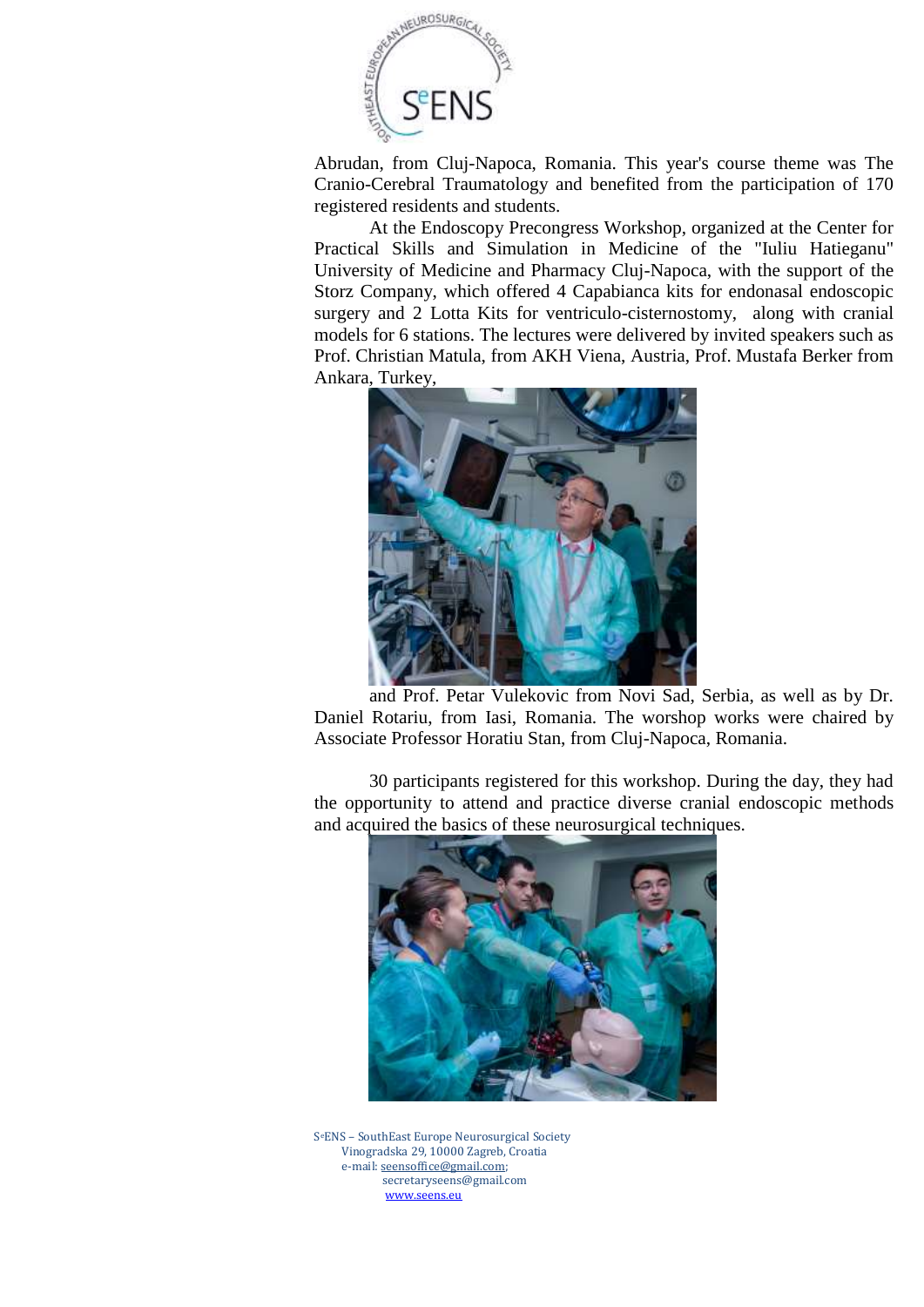

The appreciation was unanimously favorable and we take this opportunity to thank again our lecturers who have made efforts to share from their experience the basic notions of cranial endoscopic surgery. The presentation of intraoperative videos during the hands-on sessions, the discussions and even the controversy made this day an extremely appreciated one by the workshop participants.

The congress works were opened on the 14th of September, at 8.30, by the Congress President, Prof. Ioan Stefan Florian, who addressed a welcome word to all participants and stressed the importance of this event to the Cluj-Napoca neurosurgery center, to Romania and to the southeast part of Europe.



During the opening ceremony, speeches were delivered by Prof. Dan Dumitrascu, vice-rector of the "Iuliu Hatieganu" University of Medicine and Pharmacy Cluj-Napoca, Prof. Kresmir Rotim, president of SeENS, and Prof. Lukas Rasulic, President elect of SeENS.

498 participants registered for the congress is the largest number of participants ever registered for a neurosurgical congress organized in Romania.

The large number of registered participants was not the only premiere for us. The great number of submitted papers, 195, determined the scientific committee to organize three parallel sessions for all three days of congress.

Plenary presentations were organized in 30 oral presentations, 10 minutes each, grouped in 6 sessions on 14th and 16th of September. During these sessions younger doctors and even medical students were offered the possibility to present their scientific research achievements in the context of an international congress in order to increase their confidence and courage to present themselves in front of a larger audience, a useful exercise for their future professional development on a national and international level.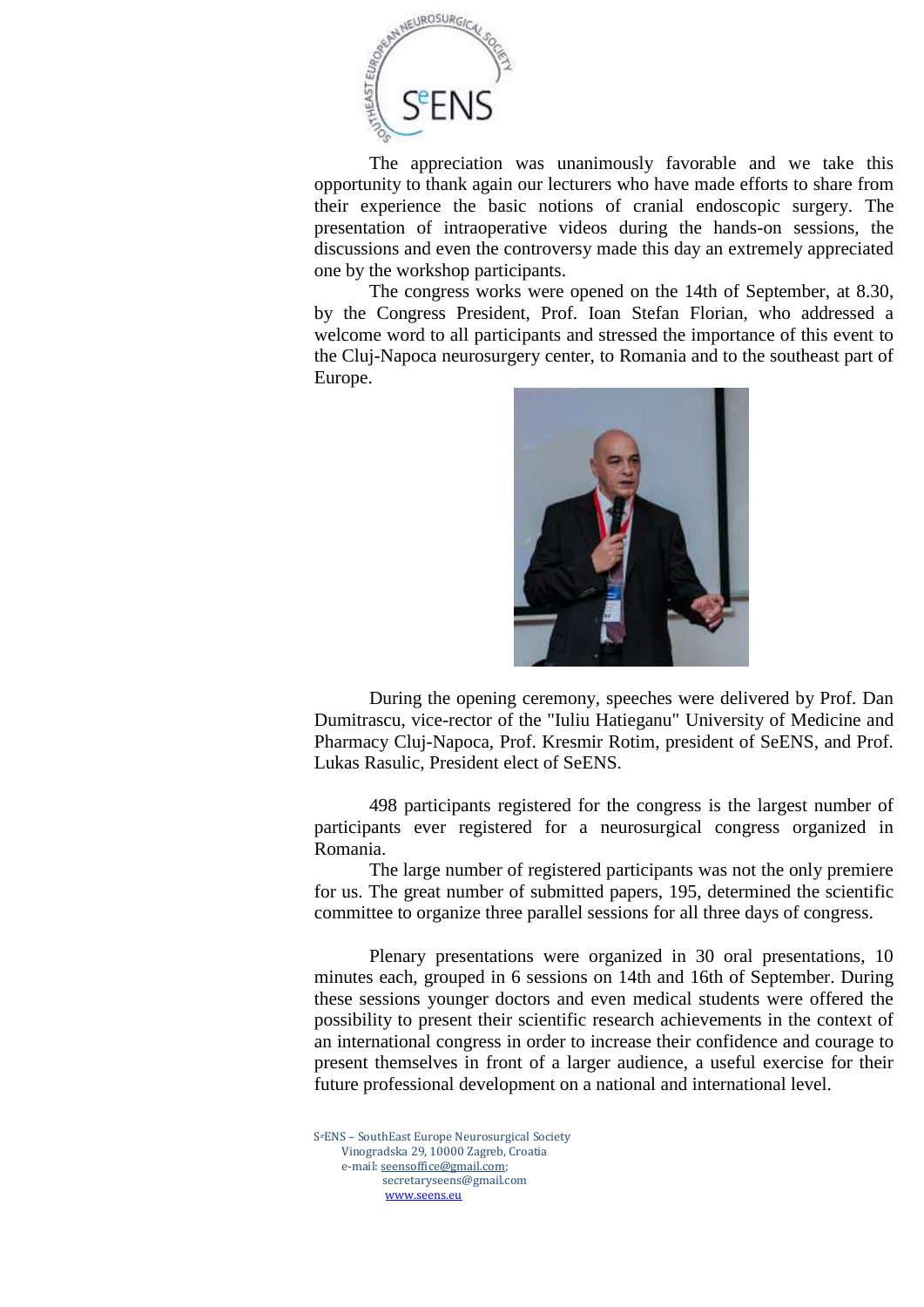

A number of 81 scientific papers were grouped in 15 main sessions, with 15 minutes allotted to each presentation, so that the experienced neurosurgeons could present the results of their work and research in their field of expertise.



The discussions around these presentations have been very useful and largely interactive and became great occasions to share experience and exchange opinions.

Some invited lecturers had the occasion to share their experience in their field of excellence during the 5 sessions of key-note lectures, with a number of 18 lectures of 25 minutes each being organized during the three days of congress. These presentations represented the real peak moments of the congress when lecturers not only shared their expertise, but also offered models of rhetoric, professional and scientific behavior.

We must mention here the names of our mentors Madjid Samii, Francesco Tomasello, Rudolf Falbusch, Yoko Kato, or Uwe Kheller, Christian Raftopoulos, Christian Matula, Alexandros Andreou, Hotetsu Shimamoto, Stefano Ferraresi, who enchanted the audience with their presentations.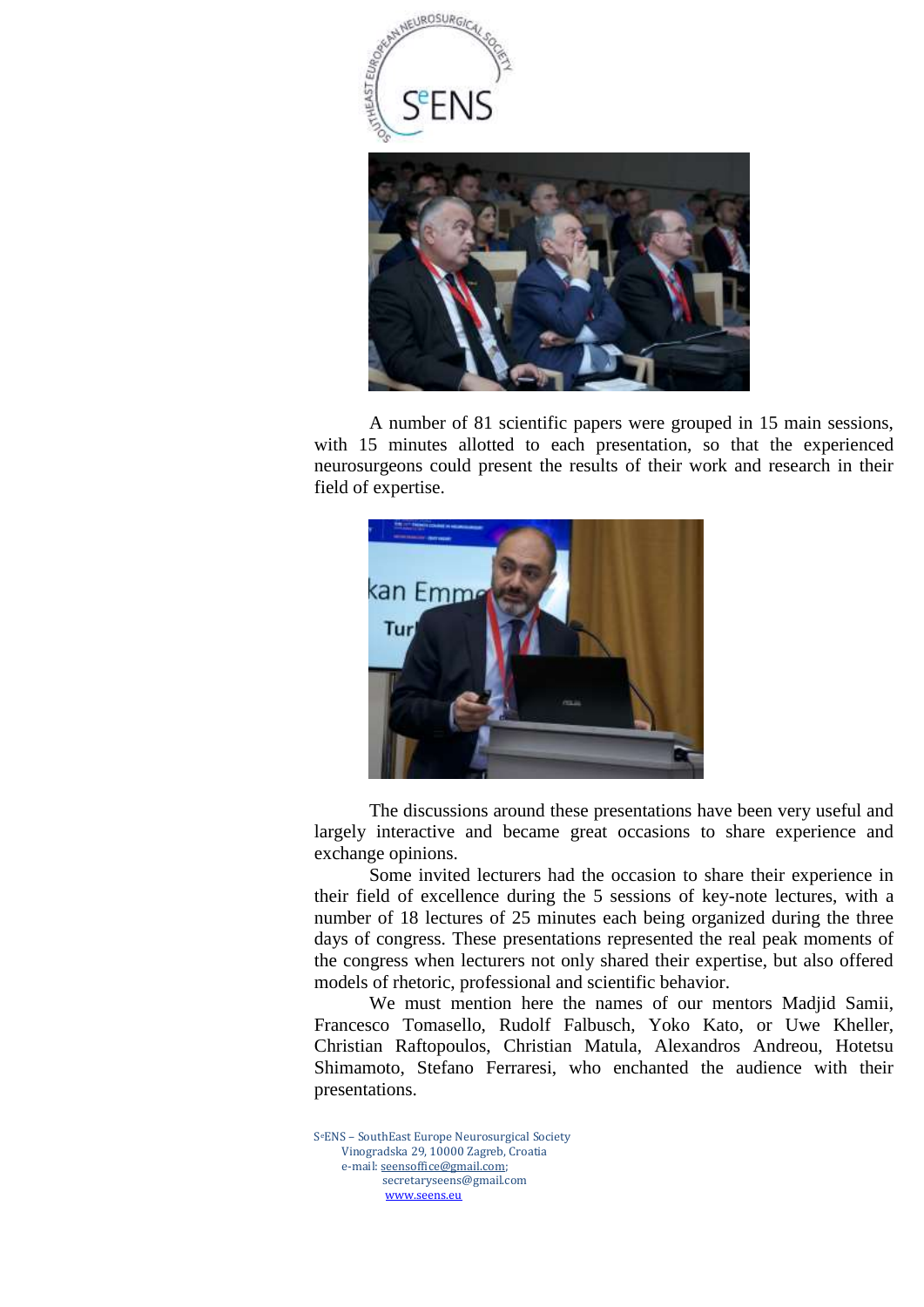

Time and space being finite, some papers had to be included into the e-poster presentation program. The best e-poster presentations were awarded by the organizers both in cash (1st prize - 200 Euros, 2nd prize 150 Euros, and two  $3<sup>rd</sup>$  prizes of 100 de Euros each) and by offering scholarships for the future edition of the "Silk Road of Neurosurgery" organized by SeENS in Split in 2018.

Maintaining the initiative of SeENS, a Nursing Symposium has been organized as part of the neurosurgery congress so that the neurosurgery nursing personnel could share their own experience with their colleagues. During the Nursing Symposium, organized on the  $15<sup>th</sup>$  of September as a parallel session, a number of 17 lectures were presented, the session being attended by 93 medical nurses. The role of nursing plays a key role in a successful outcome of the patients and thus organizing more nursing symposiums as part of future neurosurgery events has been taken into consideration.

At the end of the scientific sessions of the first day of congress, the SeENS **General Assembly** was held to be presented the report of the SeENS President, Prof. Kesmir Rotim. Prof. Ihsan Solaroglu gave a report about the 1st SeENS Education Course "Walking the silk road" that was held in Istanbul August 17-20th 2017. Professor Solaroglu stated that there were 75 participants present from 44 different countries. Course was held at the Koc University, Istanbul, Turkey. Topic of the Congress was Neurooncology. Professor Florian reported about the 3rd SeENS Congress in Cluj S**eptember 12-17 2017**. 498 participants wereregistered. Prof. Florian stated that this was the largest Neurosurgical Congress in Romania ever held. The SE Europe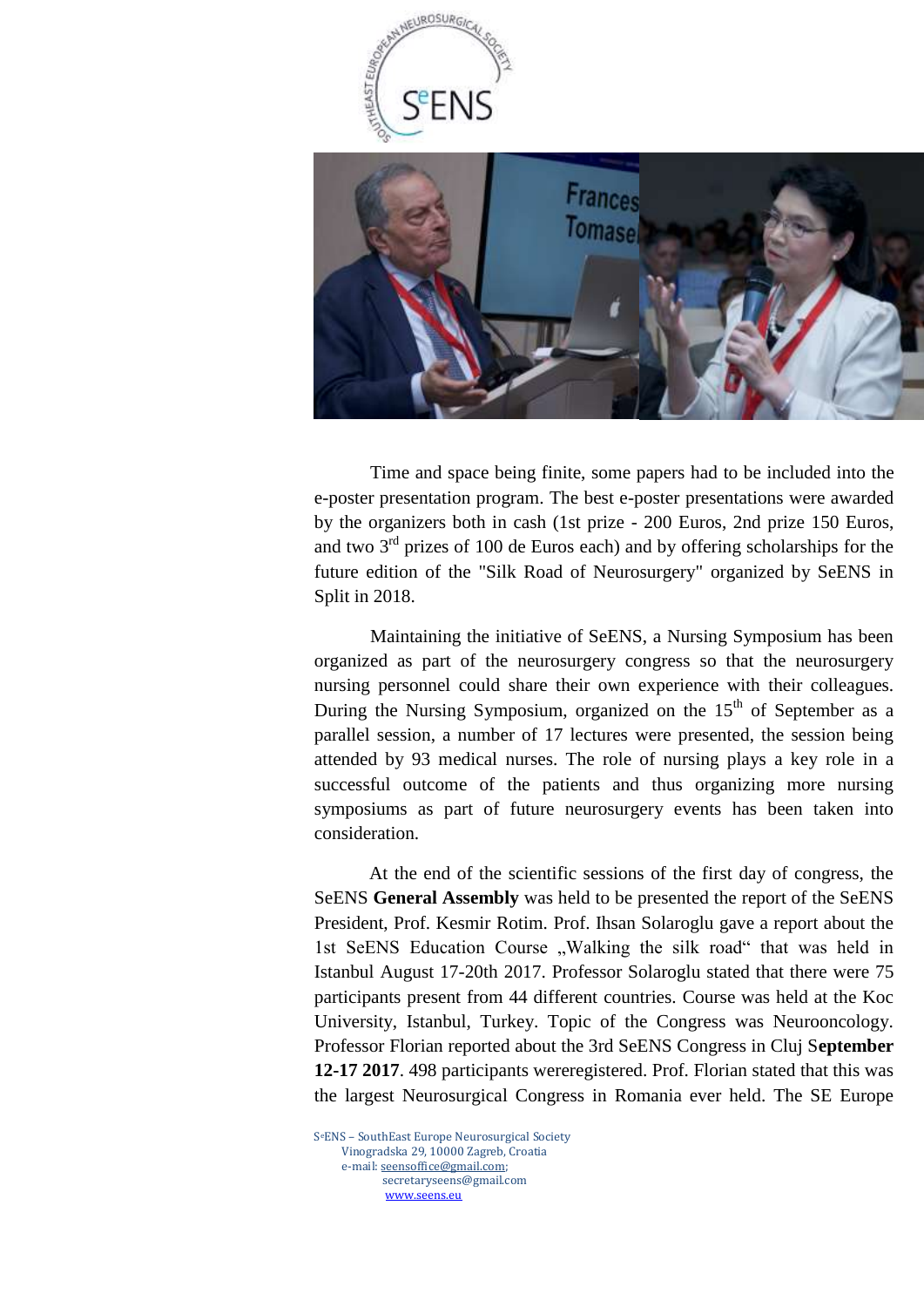

Neurosurgical Nursing Section has held an equally successful Symposium organized by Ms. Biljana Kurtović and Ms. Carmen Hotea. Professor Rotim and all the EC members congratulated Professor Florian for his effort in organizing the 3rd SeENS Congress in Cluj, Romania. **Professor Rasulić** reported about the Madjid Samii International Neurosurgical Congress in Budva, Montenegro, **October 12-15 2017,** the WFNS Plexus Brachialis Committee Symposium taking place in Belgrade, Serbia October 31- November 3 2017 and Spine Congress in Niš, Serbia, **October 2018**. **Asist. Professor Sajko** reported about the 2nd SeENS Education Course titled" Giants of neurosurgery walking the silk road" that will be held in Sarajevo, Bosnia and Hercegovina and Split, Croatia on September 24-30 2018. Topic will be: Neurotraumatology and Functional Neurosurgery. **Dr. Omerhodžić**  reported about the next BHAAS meeting in Bosnia and Herzegovina in May 2018. The SeENS EC proposed the next SeENS administrative office: Professor Lukas Rasulić as SeENS President, Professor Tomislav Sajko as 1<sup>st</sup> VicePresident, Professor Stefan Florian as 2nd VicePresident, Professor Venko Filipče as Secretary, dr Ibrahim Omerhodžić as Asistant Secretary, Professor Feridun Acar as Treasurer, dr Domagoj Gajski as Asistant Treasurer and Professor Krešimir Rotim as SeENS Honorary President. All elected nomminees have been confirmed at the General Assembly at the 3rd SeENS Congress in Cluj, Romania.



At the end of the first day of congress, a welcoming ceremony has been organized at the National Theatre in Cluj-Napoca, where together with the congress president, Prof. Stefan Florian, highly inspiring and encouraging welcome words have been addressed by the Cluj-Napoca Mayor, his excelency Prof. Emil Boc,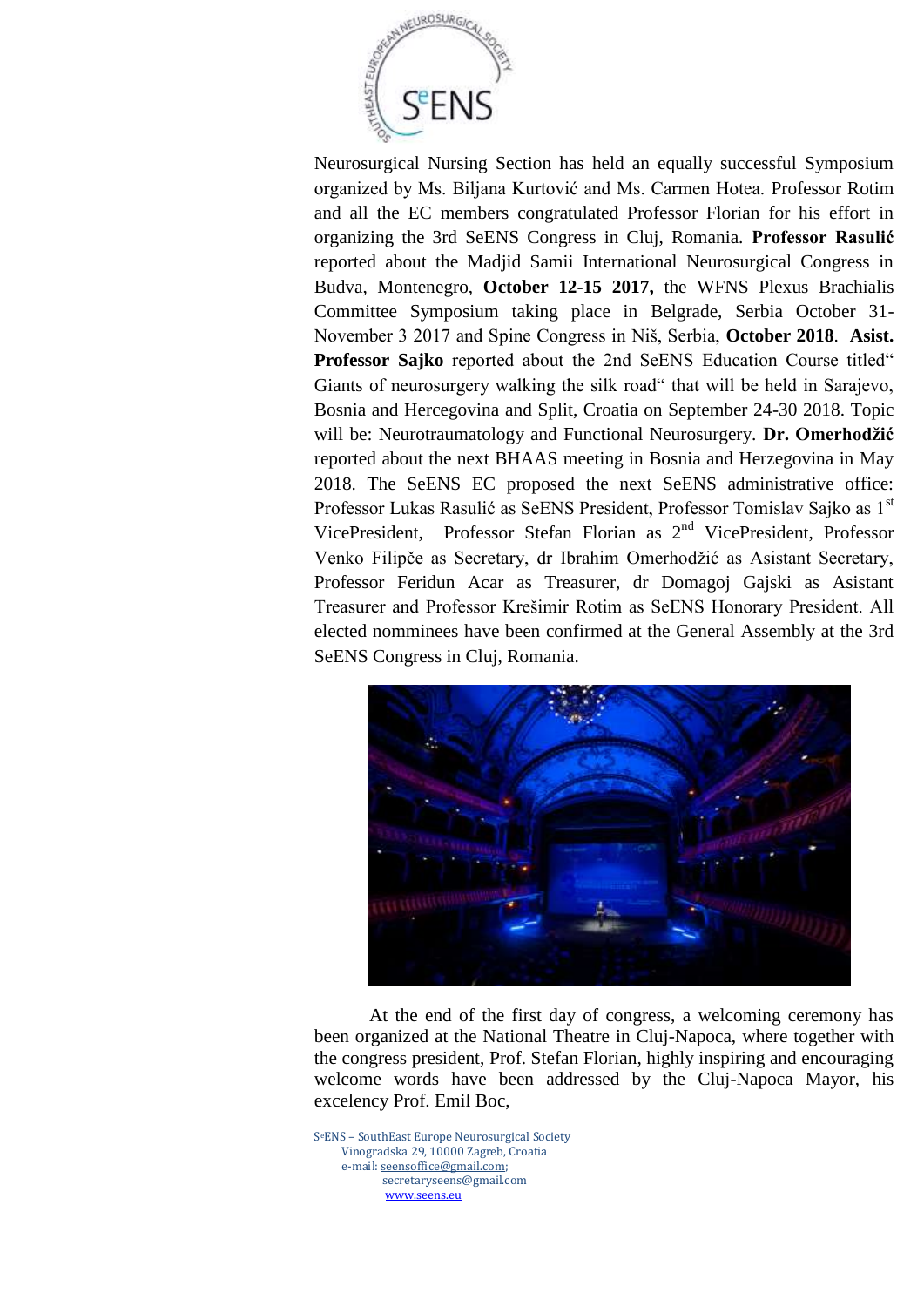



by Associate Professor Patriciu Achimas Cadariu, Manager of the Oncological Institute of Cluj and former Health Minister, Prof. Madjid Samii, Prof. Francesco Tomasello, as top personalities who have supported and promoted SeENS around the globe, Prof. Kresmir Rotim as Honorary president by now and Prof. Lukas Rasulic as SeENS president. On the same occasion, a series of diplomas of excellence have been awarded to the neurosurgery personalities that contributed to the development and the growing prestige and worldwide recognition of SeENS. The ceremony closed with an artistic show of instrumental artists, opera singers and ballerinas, who offered delightful moments to the public.

The end of the second day of congress came with the organization of the Gala Dinner, on which occasion several honorary memberships have been awarded to 5 international neurosurgery personalities who have supported the promotion of SeENS worldwide.